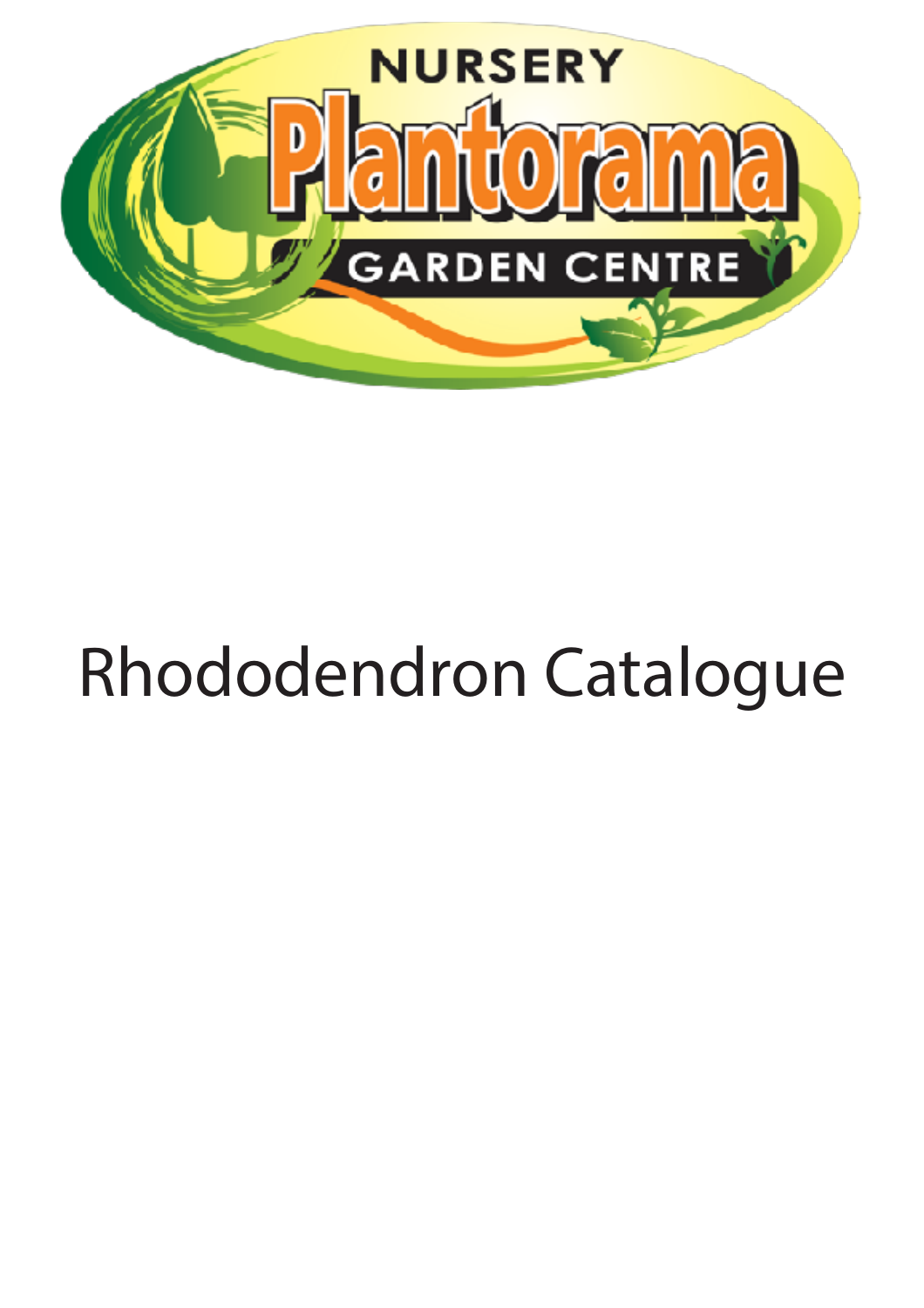



## "Planting begins at Plantorama"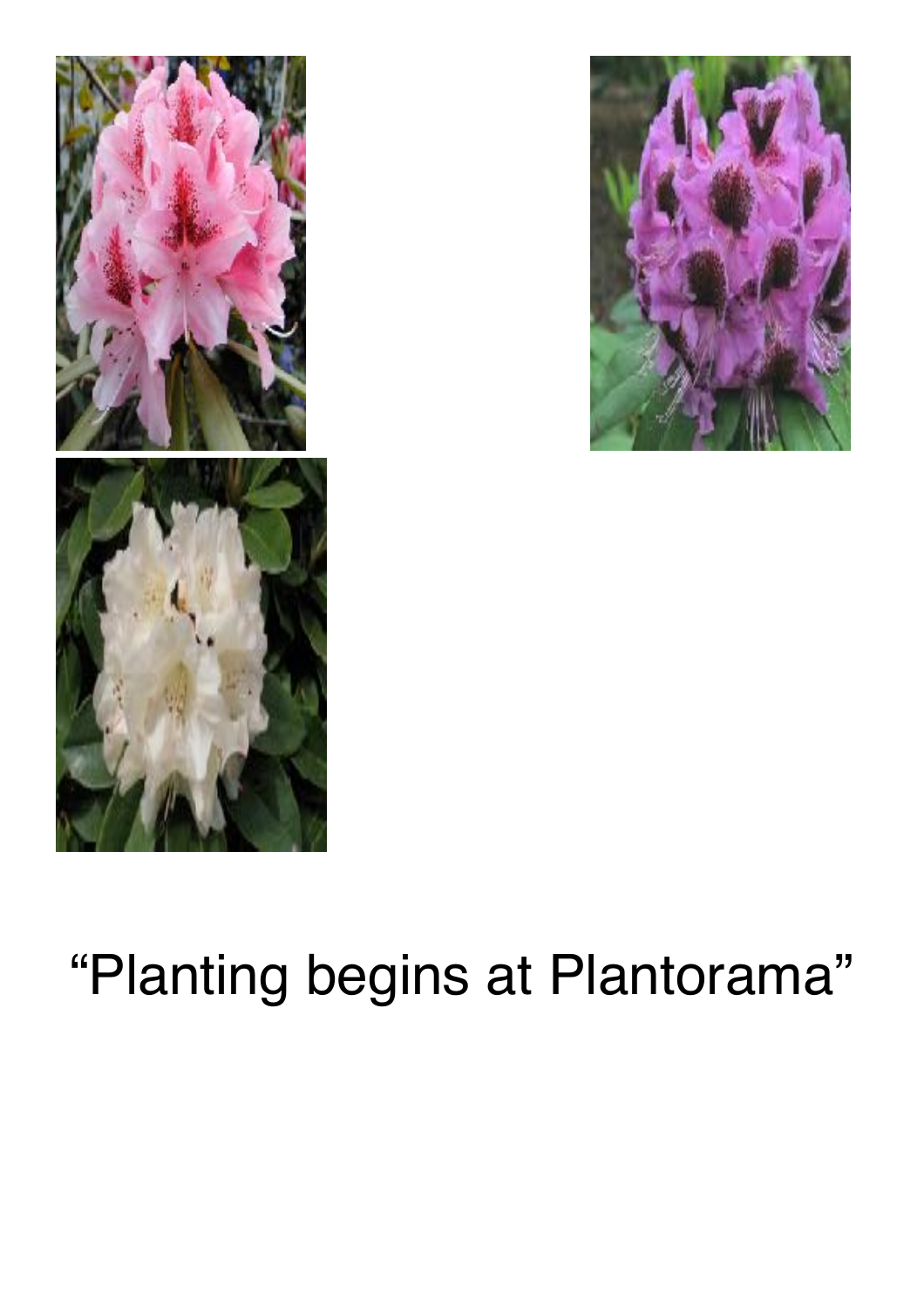| Alice                | Large trusses of deep pink fading to pale rose flowers.<br>Upright habit. October flowering.                                                   | 2m               |
|----------------------|------------------------------------------------------------------------------------------------------------------------------------------------|------------------|
| <b>Alpine Meadow</b> | Flowers are yellowish white and profusely cover his<br>dwarf plant with pretty foliage.                                                        | 60 <sub>cm</sub> |
| Anah Kruschke        | Huge conical truss of blue to purple flowers. Dense lush<br>foliage. September Flowering                                                       | 2.5m             |
| Anna Rose Whitney    | Large deep rose pink trusses. Well shaped. Vigorous.                                                                                           | 2m               |
| <b>Arnold Piper</b>  | Large cone shaped flower, dark pink with lighter pink<br>centre.                                                                               | 2m               |
| <b>Aunt Martha</b>   | Deep lavender pink buds open to lavender pink flowers<br>with a lemon flare on the upper lobe in late October.                                 | 1.5 <sub>m</sub> |
| Autumn Gold          | Flowers apricot, shaded pink in November.                                                                                                      | 2m               |
| <b>Baden Baden</b>   | Compact forest green foliage. Clear glowing red flowers<br>with dark centres. Mid-season.                                                      | 1 <sub>m</sub>   |
| <b>Bariton</b>       | Deep violet-purple flowers with a deep red splotch in<br>ball trusses in October. The dark green foliage is held on<br>a nicely rounded plant. | 2m               |
| <b>Bashful</b>       | Light pink flowers on compact bush. One of the seven<br>dwarfs. October flowering.                                                             | 1 <sub>m</sub>   |
| <b>Beautiful Day</b> | Large yellow flowers with orange strips in throat.<br>November flowering.                                                                      | 1.5 <sub>m</sub> |
| <b>Black Magic</b>   | Very dark red flowers. Magnificent when the sun shines<br>through them. November flowering.                                                    | 2m               |
| <b>Black Sport</b>   | Dark crimson-purple flowers with an almost black eye.<br>Vigorous and free flowering. November.                                                | $1-2m$           |
| <b>Blaneys Blue</b>  | Masses of misty blue flowers cover this plant.                                                                                                 | 80cm             |
| <b>Blue Boy</b>      | Violet blue flowers in early November, with a dark<br>blotch.                                                                                  | 1.5m             |
| <b>Blue Diamond</b>  | Violet-blue small flowers all along the stems. Slow<br>growing, compact and rounded.                                                           | 1 <sub>m</sub>   |
| Boule de Neige       | White snowball like flowers on a rounded plant. This<br>plant is known for its heat, sun and cold tolerance.                                   | 1.5 <sub>m</sub> |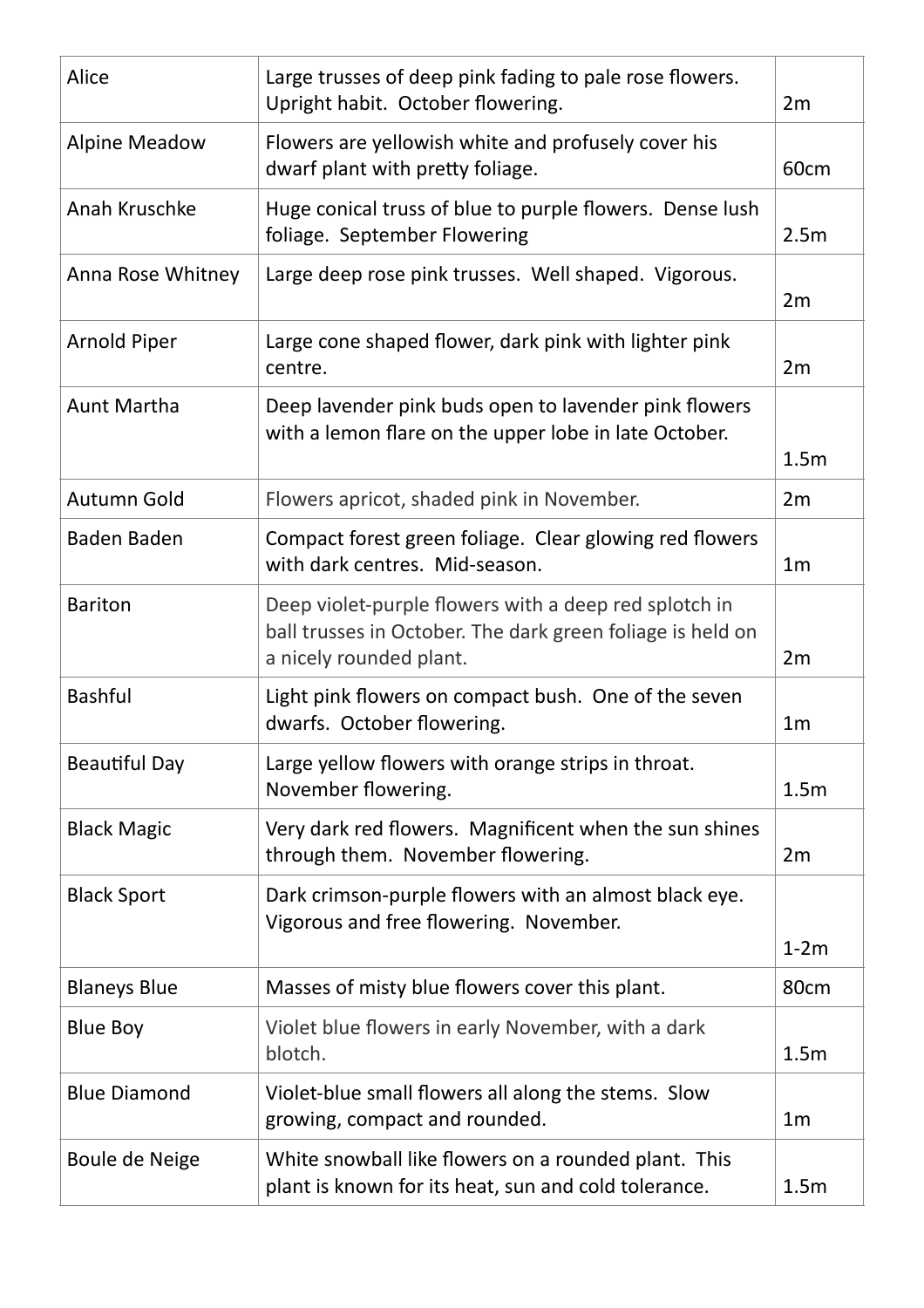| <b>Brigette</b>          | Dark pink flower buds open light pink with a striking<br>yellow eye.                                                                                                                                   | 1.5 <sub>m</sub>           |
|--------------------------|--------------------------------------------------------------------------------------------------------------------------------------------------------------------------------------------------------|----------------------------|
| <b>Bruce Brechtbill</b>  | A bud sport of Unique with rounded trusses of pale pink<br>and yellow throat.                                                                                                                          | 1.2 <sub>m</sub>           |
| <b>Bumble Bee</b>        | Very showy purple flowers with dark blotch. Well<br>shaped trusses, strong growing. November.                                                                                                          | 1.5m                       |
| <b>Burning Bush</b>      | A low spreading shrub with narrow bell shaped flowers<br>of a bright tangerine red in November.                                                                                                        | 1 <sub>m</sub>             |
| Cary Ann                 | Coral pink flowers display like a trumpet bell. A compact<br>broad plant.                                                                                                                              | 1.5 <sub>m</sub>           |
| Cheer                    | Pink trusses of flowers in early October. Glossy green<br>leaves.                                                                                                                                      | 1.7 <sub>m</sub>           |
| Chemainus                | Stunning leaves with a hot pink perfect flower. The<br>foliage is enough to sell this plant.                                                                                                           | 1.2 <sub>m</sub>           |
| <b>Cherry Cheesecake</b> | In spring the perfectly named cherry cheesecake<br>coloured flowers are seen. Pure white blooms with red<br>edging around a deep burgundy blotch funnel shaped<br>blooms. Good compact form and shape. | 1.2 <sub>m</sub>           |
| <b>Christmas Cheer</b>   | Delicate blush-pink flowers paling to white with frilled<br>edges. Long flowering season.                                                                                                              | 1.5 <sub>m</sub>           |
| Copper Kettles           | Copper buds open to bright yellow in late October.                                                                                                                                                     | 1.5 <sub>m</sub>           |
| Cornubia                 | Striking red flowers in a rounded truss. One of the<br>earliest reds.                                                                                                                                  | 2.5m                       |
| Country of York          | Pale chartreuse buds open to a heave satiny like white<br>flowers with olive throat. Vigorous.                                                                                                         | 2m                         |
| Cumminghams<br>White     | Many small white flowers with greenish yellow blotch.<br>October-November flowering.                                                                                                                   | 2m                         |
| Dainty Lass              | Pink flowers in tight ball trusses fading quickly to white<br>flowers in late October. Compact.                                                                                                        | 1 <sub>m</sub>             |
| Dalkeith                 | Azalea like tiny flowers in pale lilac, small leaves very sun<br>tolerant.                                                                                                                             | 80cm                       |
| Dear One                 | Blush pink buds opening to white flowers in November.<br>Comact dwarf bush.                                                                                                                            | $75cm -$<br>1 <sub>m</sub> |
| Dopey                    | Bright red trusses in mid-season. Low compact bush.<br>October flowering.                                                                                                                              | 1 <sub>m</sub>             |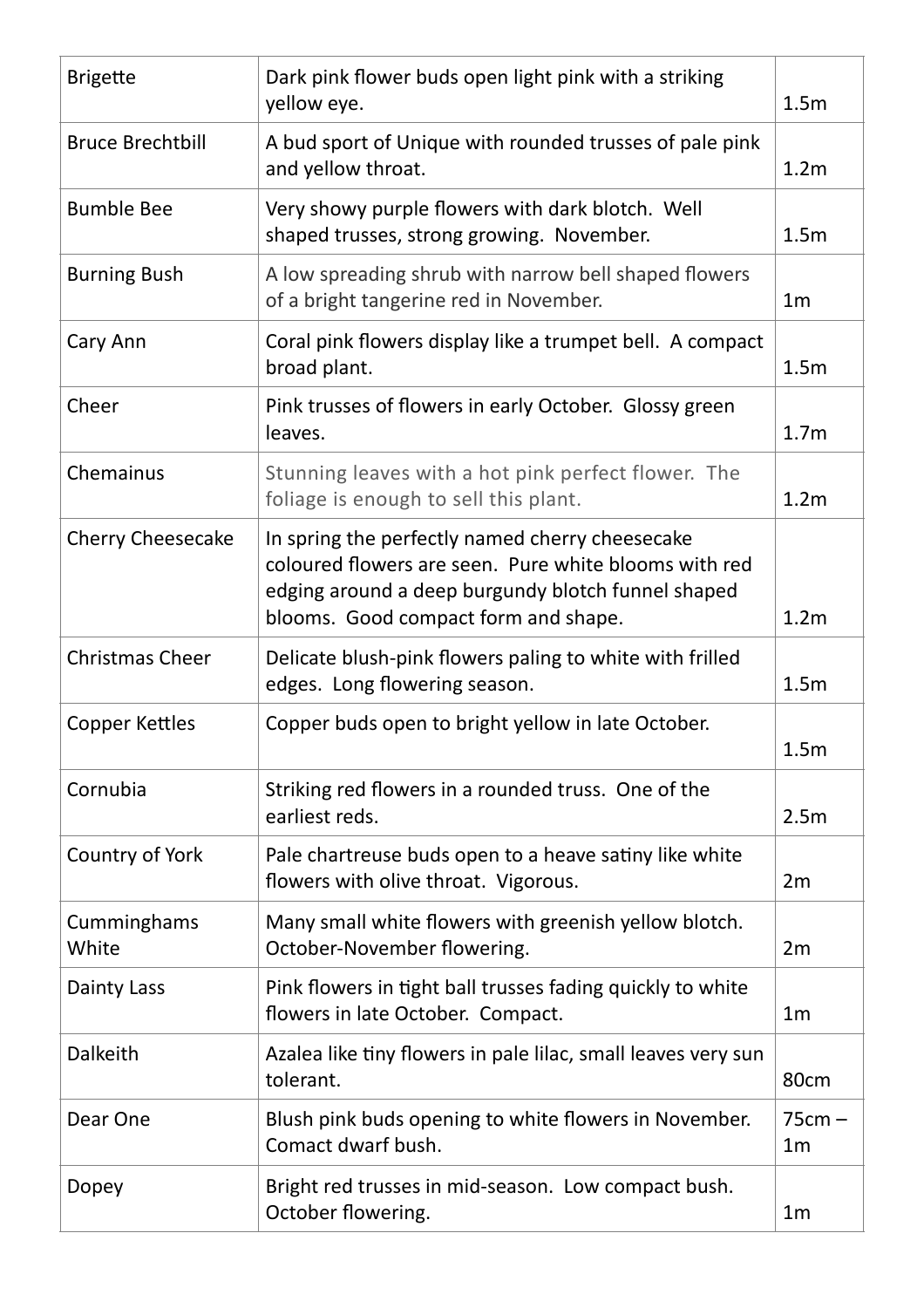| Double Eagle                    | Superb rounded trusses of apricot maturing butter<br>yellow single flowers, with maroon red spots in the<br>throat in late October.     | 1.5 <sub>m</sub> |
|---------------------------------|-----------------------------------------------------------------------------------------------------------------------------------------|------------------|
| Fantastica                      | Flowers rose pink with white throat in October.                                                                                         | 1.5 <sub>m</sub> |
| <b>Fastuosum Flora</b><br>Plena | Double lavender / blue flowers with a large golden flare<br>on upper dorsal. Strong plant.                                              | 2m               |
| Elizabeth                       | Large scarlet trumpet shaped flowers. Very free<br>flowering.                                                                           | $1 - 2m$         |
| <b>Elizabeth Hobbie</b>         | Scarlet-red flowers on a compact bush.<br>Slightly more spreading variety.                                                              | $60 - 80$<br>cm  |
| Fireman Jeff                    | The brightest hot red flowers on low growing bush.                                                                                      | 1 <sub>m</sub>   |
| <b>Furnivalls Daughter</b>      | Flowers pink with deep red blotch in the upper lobe of<br>each flower. October flowering.                                               | $1.5 -$<br>2m    |
| <b>Gandy Dancer</b>             | Very large trusses of lemon, cover a tidy easy to grow<br>plant.                                                                        | 1.5m             |
| <b>Glenfalloch Blue</b>         | Always creates a great interest when flowering as it is<br>truly different to other blue rhododendrons. The<br>vibrancy is spectacular. | 60cm             |
| <b>Gold Flimmer</b>             | Soft mauve flowers and wild variegated gold foliage. An<br>exceptionally tough and hardy plant. October flowering.                      | 1.5 <sub>m</sub> |
| <b>Golden Pheasant</b>          | Beautiful orange flowers on dwarf growing bush.                                                                                         | 1.5 <sub>m</sub> |
| <b>Gordon Jones</b>             | Purplish pink buds open very pale purple to white with<br>red spotting in October. Compact plant.                                       | 1 <sub>m</sub>   |
| <b>Grace Seabrook</b>           | Early blooming bright blood-red with superb foliage.                                                                                    | 1.m              |
| Gretsel                         | Beautiful salmon orange edging enhances the pastel pink<br>flowers. October flowering.                                                  | 1.m              |
| Grumpy                          | Yellow flowers tinged with pink. Mid-season flowering.                                                                                  | 1 <sub>m</sub>   |
| <b>Gwenyth Masters</b>          | Large waxy red flowers in November. Leaves are dark<br>green on a bushy plant.                                                          | 1.5 <sub>m</sub> |
| <b>Hachmanns Polaris</b>        | Red buds opening pink in November.                                                                                                      | 1 <sub>m</sub>   |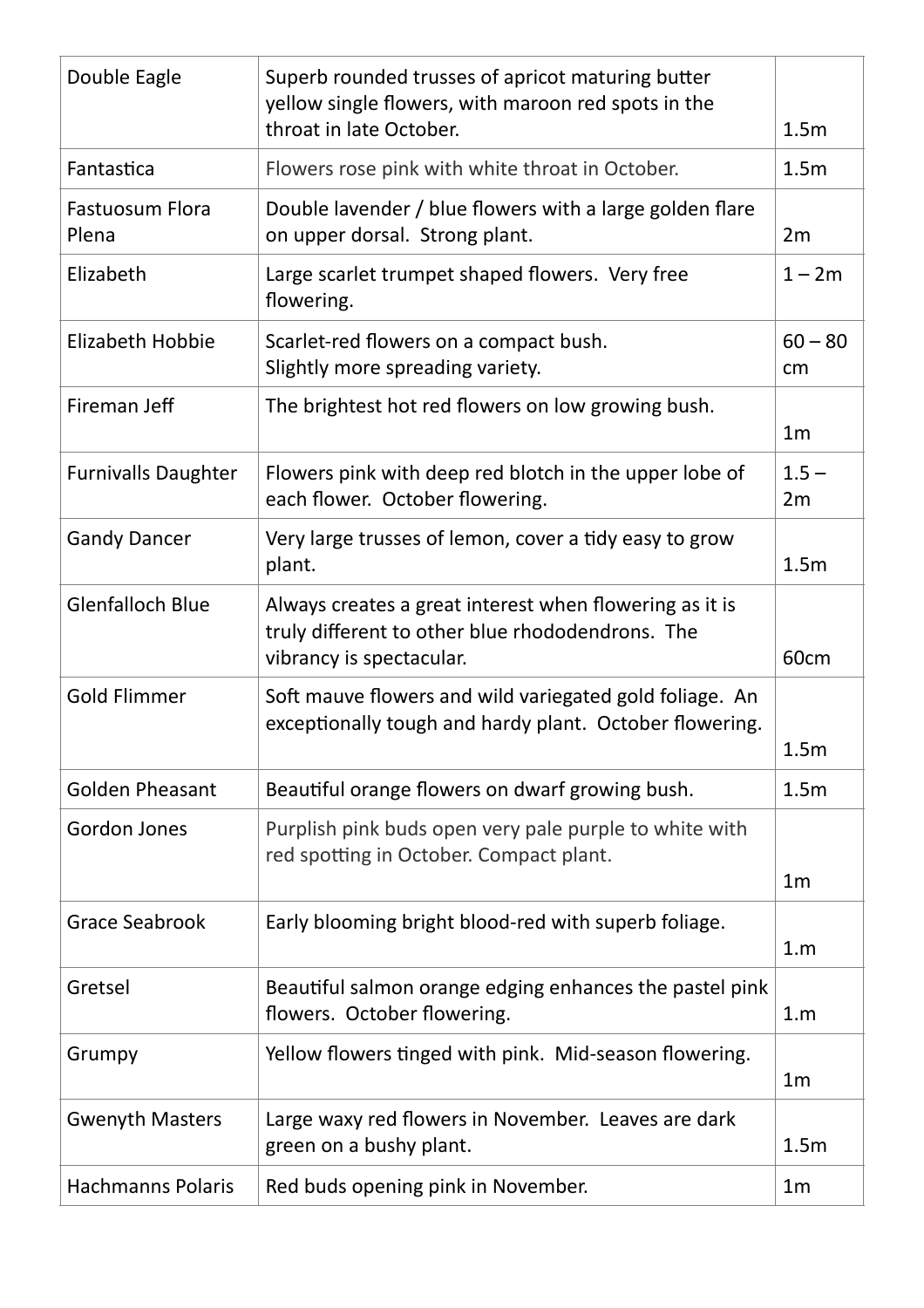| Hallelujah                | Rosy red flowers in October on a low compact bush.                                                                                               | 1.5 <sub>m</sub> |
|---------------------------|--------------------------------------------------------------------------------------------------------------------------------------------------|------------------|
| <b>Happy Anniversary</b>  | Flowers are soft pink fading almost to white in<br>November on a compact rounded bush.                                                           | 1 <sub>m</sub>   |
| <b>Helene Schiffner</b>   | White flowers with yellow markings. Perfect upright<br>done shaped flowers.                                                                      | 1.5 <sub>m</sub> |
| <b>High Society</b>       | Pink and cream flowers in late October on a compact<br>bush. Attractive silver grey new growth.                                                  | 1 <sub>m</sub>   |
| Hobbie X                  | Bright red flowers in October on a compact bushy shrub.<br>Often flowers again in autumn.                                                        | 75cm             |
| Hoppy                     | Pink lilac flowers passing to white with lilac tinge in mid-<br>season. Yak X. October flowering.                                                | 1 <sub>m</sub>   |
| <b>Horizon Monarch</b>    | Very large trusses of red buds open to warm yellow<br>flowers with small red flare in the throat.                                                | 2m               |
| Huntington                | Dark red flowers. Leaves are small and habit is low and<br>mounding. Will keep a great shape.                                                    | 1 <sub>m</sub>   |
| Impi                      | Very late (November) dark red flowers on a compact<br>bush.                                                                                      | 1 <sub>m</sub>   |
| <b>Isabel Pierce</b>      | Flowers of rich pink, lighter in centre, prominent brown<br>blotch and spotting in throat.                                                       | 2m               |
| <b>Irene Bain</b>         | A semi-dwarf, compact plant with creamy white flowers<br>edged in pink. Flowers October.                                                         | 50cm             |
| Jean Marie de<br>Montague | The red by which all new reds are judged. Large, scarlet<br>flowers in dome-shaped trusses Deep green foliage on a<br>compact slow growing bush. | 1.5 <sub>m</sub> |
| <b>Jingle Bells</b>       | Flowers in loose trusses of frilly edged creamy orange<br>from reddish toned buds.                                                               | 1 <sub>m</sub>   |
| Kaponga                   | Beautiful trusses of clear brilliant red flowers.                                                                                                | 2m               |
| Karen Triplet             | Rounded mounds of warming satin yellow appear in<br>grand splendour. Oct / Nov flowering.                                                        | 1.5m             |
| Lemon Lodge               | Delicate lemon in large trusses. Very showy and free<br>flowering. October flowering.                                                            | 1.5m             |
| Lem's Cameo               | An exceptional hybrid with glowing frilled flowers of<br>apricot cream and pink, with a small scarlet blotch in<br>October.                      | 1.5m             |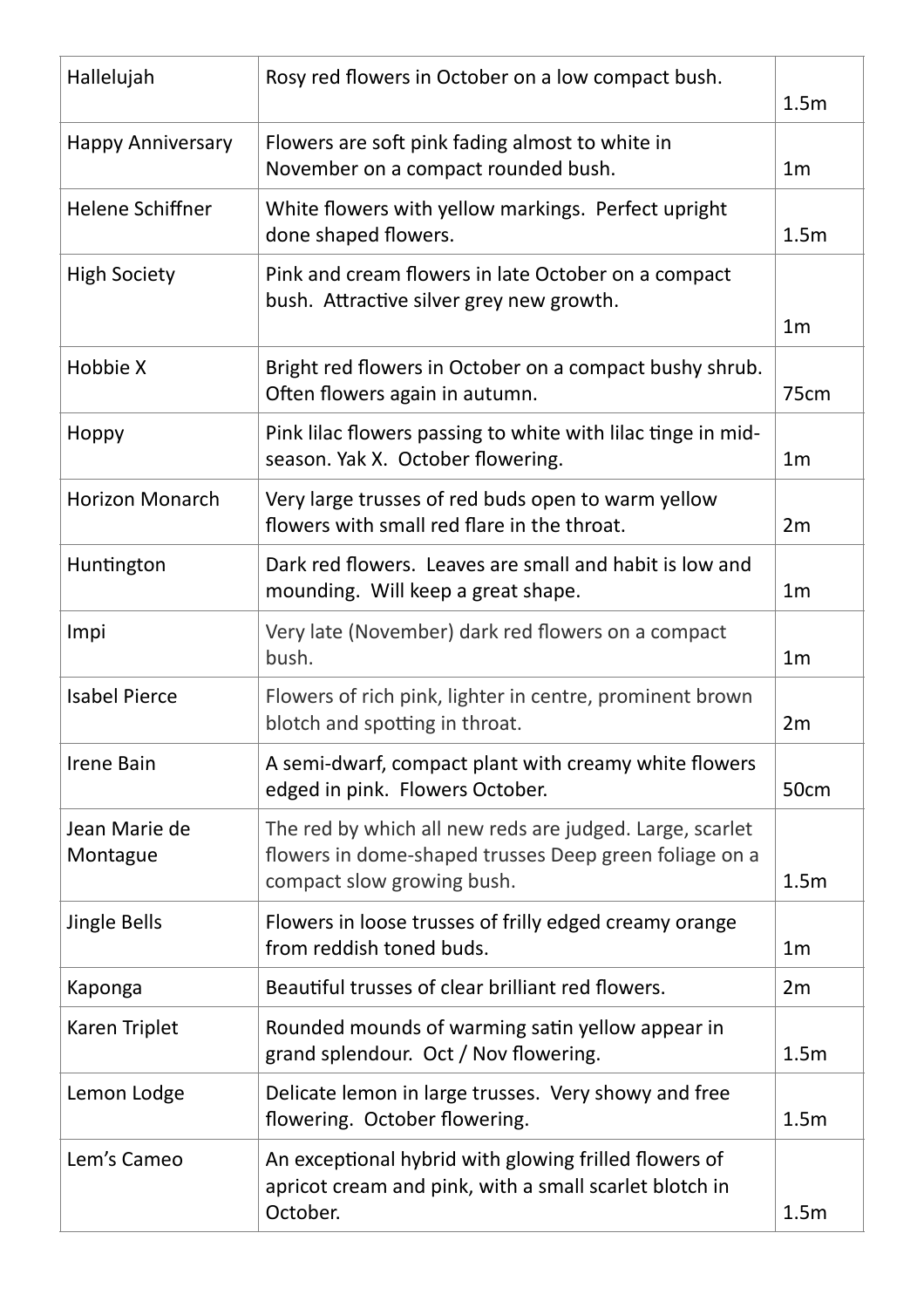| Lem's Stormcloud        | Red flowers paler in the centre to near white in<br>November.                                                                                                | 1.5m             |
|-------------------------|--------------------------------------------------------------------------------------------------------------------------------------------------------------|------------------|
| Linda                   | Large pink-red fringed flowers on a compact plant.<br>October flowering.                                                                                     | 1 <sub>m</sub>   |
| Little Angel            | Dark green leaves on a compact plant. Flowers are<br>cream pink around the outside and deeper pink in the<br>centre fading to near white as the flower ages. | 1 <sub>m</sub>   |
| Lofthouses Sweet<br>Sue | Good round trusses of apricot pink with a bright maroon<br>star in the centre in late October.                                                               | 1.5 <sub>m</sub> |
| <b>Marion Street</b>    | Large soft pink flowers. Lovely white new growth. Late<br>October flowering.                                                                                 | 1 <sub>m</sub>   |
| Matador                 | Orange scarlet flowers are set in attractive hairy<br>elongated leaves. Makes a great show.                                                                  | 1.2 <sub>m</sub> |
| Mi Amor                 | Magnificent lily like flowers, pure white with a yellow<br>throat. Exquisite fragrance.                                                                      | 1.8 <sub>m</sub> |
| Midnight                | Frilled red-purple flowers with a red throat in November.                                                                                                    | 2m               |
| <b>Morning Cloud</b>    | Trusses of white blooms flushed lavender on low,<br>compact bushy shrub. October flowering                                                                   | 1 <sub>m</sub>   |
| <b>Most Admired</b>     | A specutular flowering hardy compact plant. Flowers of<br>soft purple in October.                                                                            | 1.5 <sub>m</sub> |
| Mrs G W Leak            | Very showy bright pink florets with a distinctive wine<br>blotch.                                                                                            | 2m               |
| Mrs Tom Lowinsky        | Mauve buds open to white flowers, with a striking<br>orange-brown flare. November flowering.                                                                 | 2m               |
| <b>Mt Clearview</b>     | Very large trusses of unusual violet blooms on a sturdy<br>upright plant. October flowering.                                                                 | 2m               |
| Mt Everest              | Pure white flowers with red brown speckling. Hardy and<br>vigorous.                                                                                          | 2.5m             |
| Mt Loma Prieta          | Large trusses of soft apricot pink, slightly darker towards<br>the edges in late October.                                                                    | 2m               |
| <b>Nancy Evans</b>      | Orange-red buds open to ball shaped trusses of amber<br>yellow. October flowering.                                                                           | 1.2 <sub>m</sub> |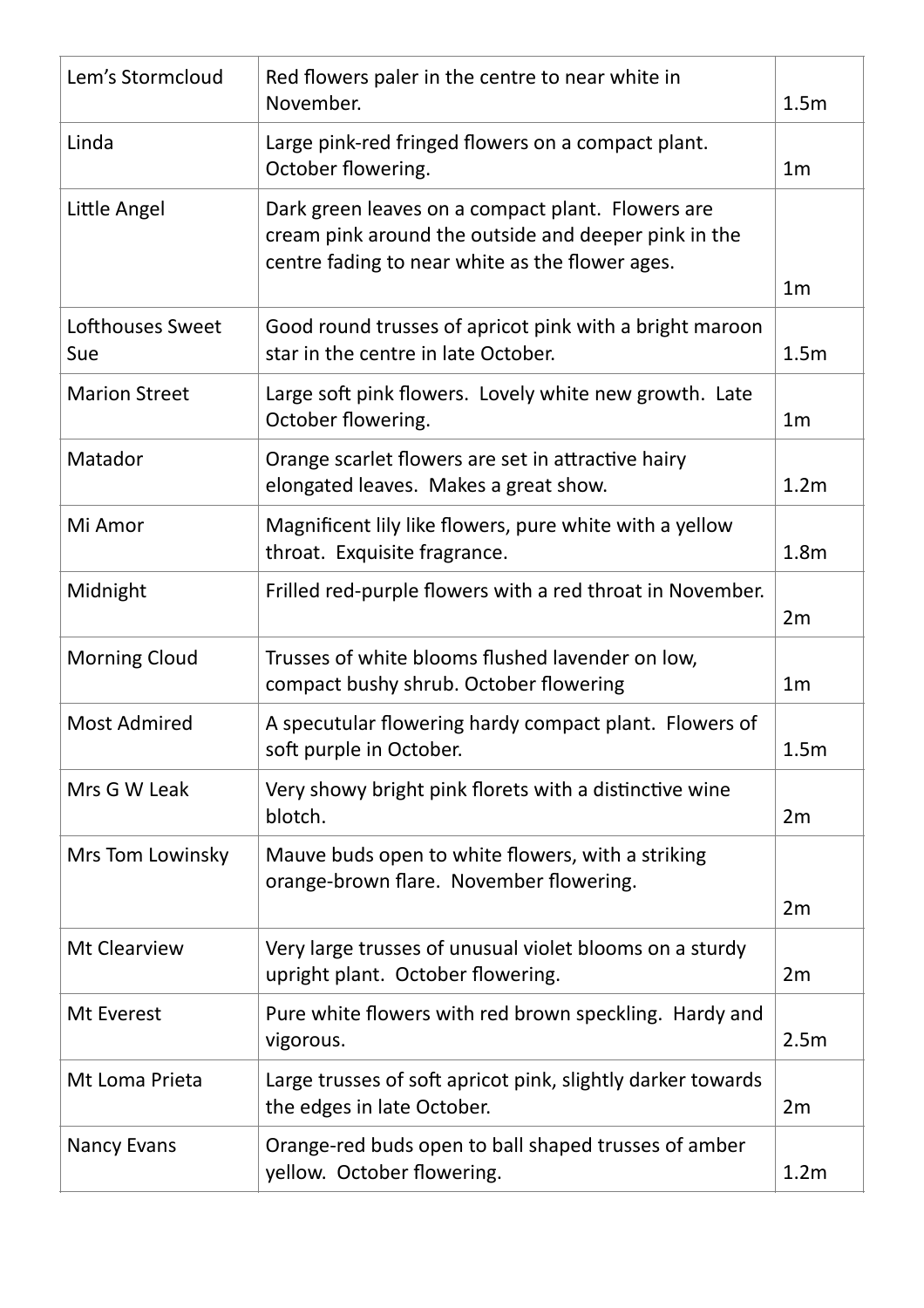| Norrie King                | Flowers are in large trusses of fuchsia pink with a<br>prominent maroon flare, sweetly scented in October.                                                  | 1.5m             |
|----------------------------|-------------------------------------------------------------------------------------------------------------------------------------------------------------|------------------|
| Old Copper                 | Blossoms of a unique copper colour. Large flowers in<br>loose trusses on an upright plant. Flowers November.                                                | 1.5 <sub>m</sub> |
| <b>Pink Cherub</b>         | A vigorous compact plant. Flower white flushed light<br>pink in mid-season.                                                                                 | 1 <sub>m</sub>   |
| <b>Point Defiance</b>      | Large flowers in huge trusses of white, edged red. A tall<br>vigorous bush. Flowers October.                                                                | 2.5m             |
| Posy                       | A compact bush with frilled pink flowers and glossy<br>leaves in November.                                                                                  | 1 <sub>m</sub>   |
| <b>President Roosevelt</b> | Large rounded trusses of red flowers with a white throat.<br>Variegated foliage.                                                                            | 1.2 <sub>m</sub> |
| <b>Princess Alice</b>      | White flowers with a pink striped bud. Sweetly<br>perfumed. Free flowering and compact growth.                                                              | 1 <sub>m</sub>   |
| Rubicon                    | One of the finest reds for flower and foliage. A compact<br>bush. Flowers October.                                                                          | 1 <sub>m</sub>   |
| Saffron Queen              | Small funnel shaped flowers are sulphur yellow with dark<br>spotting. Upright growth.                                                                       | 1.5 <sub>m</sub> |
| Sappho                     | White flowers heavily spotted with maroon. Hardy and<br>vigorous plant.                                                                                     | 1.8 <sub>m</sub> |
| <b>Scarlet Wonder</b>      | Rich scarlet trusses cover the plant giving a magnificent<br>display. Excellent low mounded plant.                                                          | 1 <sub>m</sub>   |
| Schneekrone                | Pink buds mature to white flowers with ruby red spotting<br>on the upper lobe.                                                                              | 1.5 <sub>m</sub> |
| Sea-tac                    | Cardinal red flowers in a ball truss. Early September<br>flowering.                                                                                         | 1 <sub>m</sub>   |
| Senora Meldon              | Covers itself in a mass of wisteria blue single flowers.<br>Small leaves which means will tolerate more sun. Leaves<br>turn green to light bronze in wnter. | 1.5 <sub>m</sub> |
| Shamrock                   | This flower is yellowish-green but fades to yellow. A very<br>good performing plant.                                                                        | 50cm             |
| Sneezy                     | Flowers tyrian-rose paling in the throat and spotted<br>cardinal-red in domed trusses. Vigorous upright grower<br>with dull dark-green leaves.              | 1 <sub>m</sub>   |